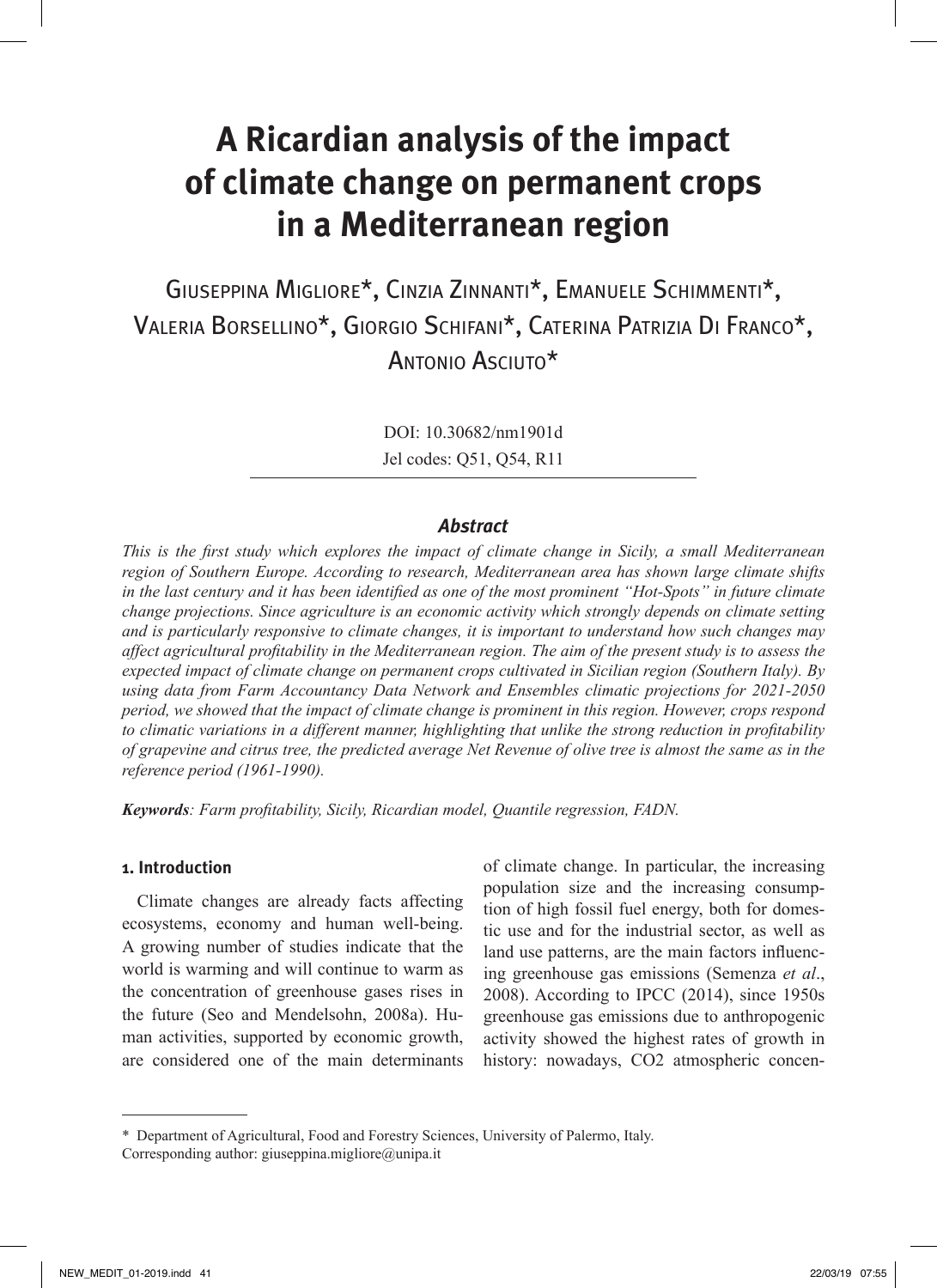trations and methane are the highest of the last 800,000 years. This has contributed to altering the Earth's energy balance, which is highly sensitive to such changes (Lanfranchi and Giannetto, 2018). The alteration of the earth's energetic balance is associated with the occurrence of extreme weather events, change of temperature and seasonal changes of weather (IPCC, 2014). This has important implications on the agricultural sector, indeed, the influence of changing climate conditions on agriculture is growing since the primary sector is the main user of water and land (Fezzi and Bateman, 2012; Ciscar *et al*., 2011). Production and quality of cultivated crops and their water use are directly influenced by local climate variables and atmospheric CO2 (Ciscar *et al*., 2011), such that, climate change has an important effect on the sustainable development of agriculture and food production.

If on the one hand agriculture is considered as a major contributor of global greenhouse gas emissions, which in turn contribute to amplify climate change effects, on the other hand, global food production is also among the sectors to be most affected by climate change (Ciscar *et al*., 2011). It has been argued that the problem of climate change can influence food availability: since saltwater intrusion and change in local climates may affect crop productivity; access to food: by changing the ability to produce food or by enhancing the price of agricultural commodities; and use patterns: by forcing a crop switch towards more adapted crop, for example from rice to wheat (Van Passel *et al*., 2017; Bozzola *et al*., 2017; Iglesias *et al*., 2012; Gupta, 2012). While in developing countries climate change has already heavily shown its effects, a common perception in Europe seems to be that climate change is something that is to be expected in the future (Potthast and Meisch, 2012). According to some studies, precipitation and the occurrence of extreme weather events will increase during the next years. The mean temperature in Europe is expected to increase by 2.1°C to 5.3°C by the end of this century. The entity and stress imposed by climate change on production in agriculture highlight the regional differences among European countries (IPCC, 2014; Bozzola *et al*., 2017; Donatelli *et al*., 2012; Iglesias *et al*., 2012; Ciscar *et al*., 2011). The average temperature in Europe has continued to increase with regionally and seasonally differences. In Northern Europe, climate change may have positive effects through increases in productivity and in the range of species grown, although there may be negative effects on the quality of surface waters for agricultural use (Bindi and Olesen, 2011). Conversely, Southern Europe could be subjected to higher yield losses (-25% by 2080 under a 5.4°C, Ciscar *et al*., 2011), with a greater risk of damage and failure (IPCC, 2014; Ferrara *et al*., 2010; Bindi and Olesen, 2011; Ruiz-Ramos *et al*., 2011; Van Passel *et al*., 2017; Bozzola *et al.*, 2017).

Studies on climatic projections in Europe for the current century showed that the Mediterranean is a potentially vulnerable region to climatic changes as induced, for example, by increasing concentrations of greenhouse gases (e.g. Lionello *et al*., 2006a; Ulbrich *et al*., 2006). Indeed, the Mediterranean region has shown large climate shifts during the last century and it has been identified as one of the most prominent "Hot-Spots" in future climate change projections (Giorgi and Lionello, 2008; Giorgi, 2006; Luterbacher *et al*., 2006). Since agriculture is an economic activity strongly dependent on climate setting and particularly responsive to climate changes, it is important to understand how such changes may affect agricultural profitability in the Mediterranean region.

Sicily is the largest island of Italy, located in the middle of the Mediterranean sea, in which climate is characterised by hot summers, mild winters and very changing middle seasons. Rainfall is generally scarce in late spring and summer proving to be insufficient to ensure water supply in some cities. Agriculture is one of the most valuable economic resources of Sicily thanks to the variety and quality of productions. The production of cereals, in particular wheat, is remarkable, as well as the cultivation of olive trees, citrus trees and grapevine. These crops assure higher revenues compared to cereals production, thus forecasting the impact of climate change on their profitability could provide useful indications in order to adopt measures aimed at minimizing the climate impacts, through specific adaptation strategies.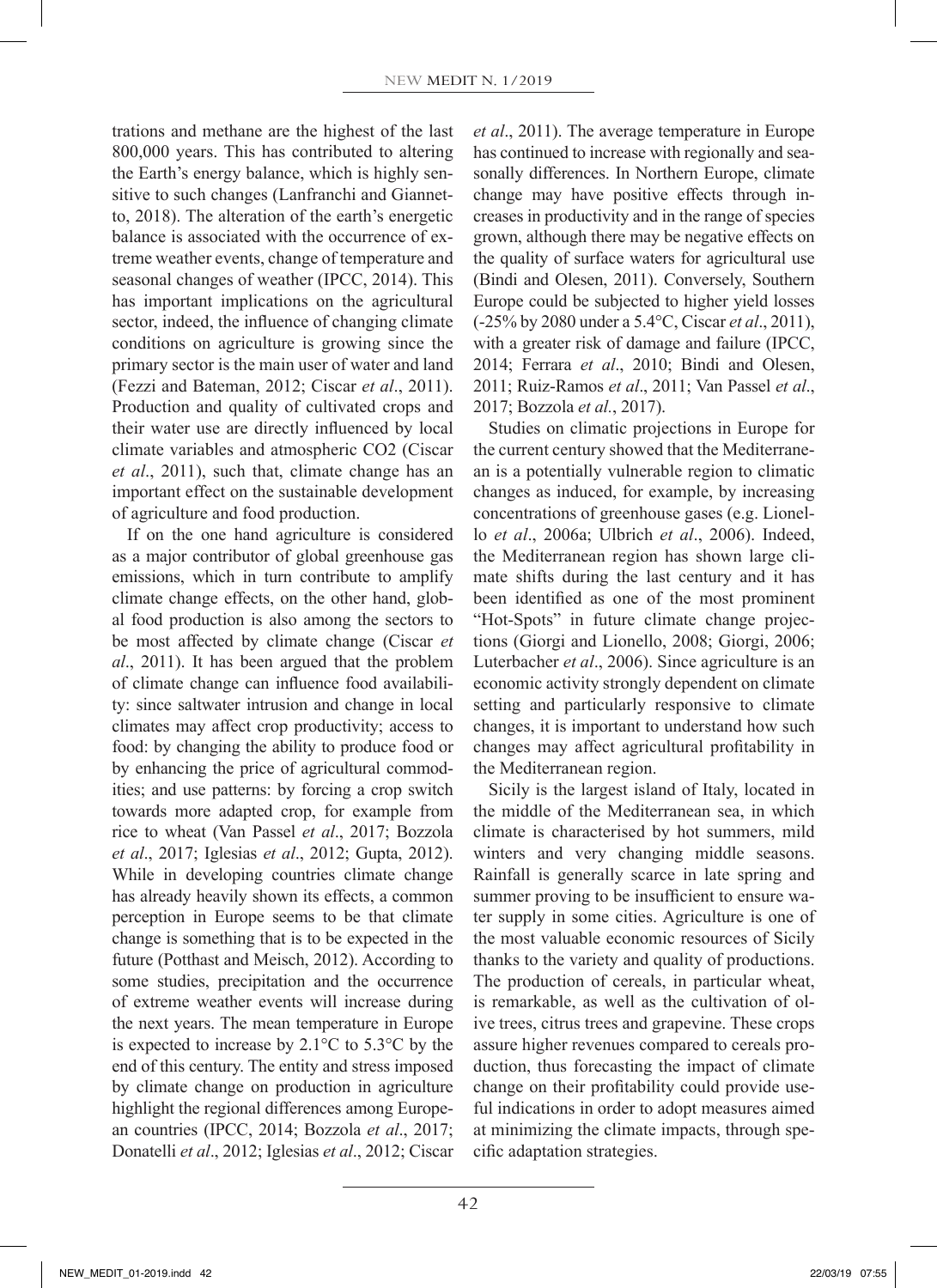# **2. Ricardian approach used to assess the impact of climate change on agricultural profitability: a brief review of the literature**

Different approaches have been used to understand the impacts of climate change on agricultural profitability (Fezzi and Bateman, 2012; Mendelsohn e Dinar, 2009). At the beginning, there were two main approaches to assess the impact of climate change (Mendelsohn *et al*., 2007): one way is to run simulation models, the parameters of which have to be obtained from controlled experiments; the other way is to conduct a cross-sectional analysis observing the economic system across different locations in order to determine how the system may adapt to different climates. This model, usually referred to as a Ricardian approach and has been developed to explain the variation in the value of land per hectare across different climatic areas (Mendelsohn *et al*., 1994; Mendelsohn and Dinar, 1999; Mendelsohn *et al*., 2001; Mendelsohn and Dinar, 2003; Seo *et al*., 2005; Seo and Medelsohn, 2008; Bozzola *et al.*, 2017). The Ricardian model regresses land value (or net revenue per hectare) against long term climate and other control variables. According to this model, cross-sectional observations concerning different climates reveal the climate sensitivity of farms in different geographical areas (Mendelsohn *et al*., 1994; Kabubo-Mariara et Karanja, 2007; Seo and Mendelsohn, 2008b; Mishra *et al.*, 2016; Wood *et al*., 2015; Wang *et al*., 2009). More in depth, this approach takes an underlying production function and estimates impacts by varying one or a few input variables, such as temperature and precipitation (Mendelsohn *et al*., 1994). Van Passel and colleagues (2017) in a Ricardian analysis on European agriculture showed that the effects of the climatic variables are different across European countries, due to different average values of temperature and precipitation. This study provided indications of how changes in climate would affect European farms in the future. In particular, while an increase in temperature is beneficial for Northern European countries, it could be harmful in Southern European countries, including Italy (Bozzola *et al*., 2017; De Salvo *et al*., 2013).

Conversely, an increase in precipitations would benefit most European countries with exception of Scandinavian countries.

To the best of our knowledge, there are only two studies applying the Ricardian approach to assess the expected impact of climate change on Italian agriculture (Bozzola *et al*., 2017; De Salvo *et al*., 2013). Bozzola and colleagues' study (2017) deals with the impact of climate change on the whole Italian agriculture, while the De Salvo and colleagues' analysis focuses on the impact of climate change in an Alpine region; no knowledge currently exists for a specific Mediterranean area.

The aim of the present study is to assess the expected impact of climate change on agriculture on permanent crops cultivated in Sicily region (Southern Italy). The results of this study may contribute to the academic debate on the effect of climate change on the agricultural sector. Moreover, if there is enough climatic variation across the sample, the Ricardian cross-sectional analysis can provide a preliminary picture of regional agricultural systems vulnerability to climate change.

## **3. Method and model specification**

The Ricardian model assumes that each farmer wishes to maximize income, subject to the exogenous conditions of their farm (Seo and Mendelson, 2008a). Specifically, the farmer chooses the crop and inputs for each unit of land that maximizes income, as it is expressed in Equation 1 (Mendelsohn *et al*., 1994):

Max π = Σ Pqi Qi (Xi , Li , Ki , IRi , C, W, S) - Σ Px Xi - Σ PL Li - Σ PK Ki - Σ PIR IRi (1)

where  $\pi$  is net annual income,  $P_{qi}$  is the market price of crop (or livestock) i,  $Q_i$  is a production function for crop i,  $X_i$  is a vector of annual inputs, such as seeds, fertilizers and pesticides for each crop i,  $L_i$  is a vector of labor (hired and household) for each crop i,  $K_i$  is a vector of capital, such as tractors and harvesting equipment for each crop i,  $IR<sub>i</sub>$  is a vector of irrigation choices for each crop i, C is a vector of climate variables, W is available water for irrigation, S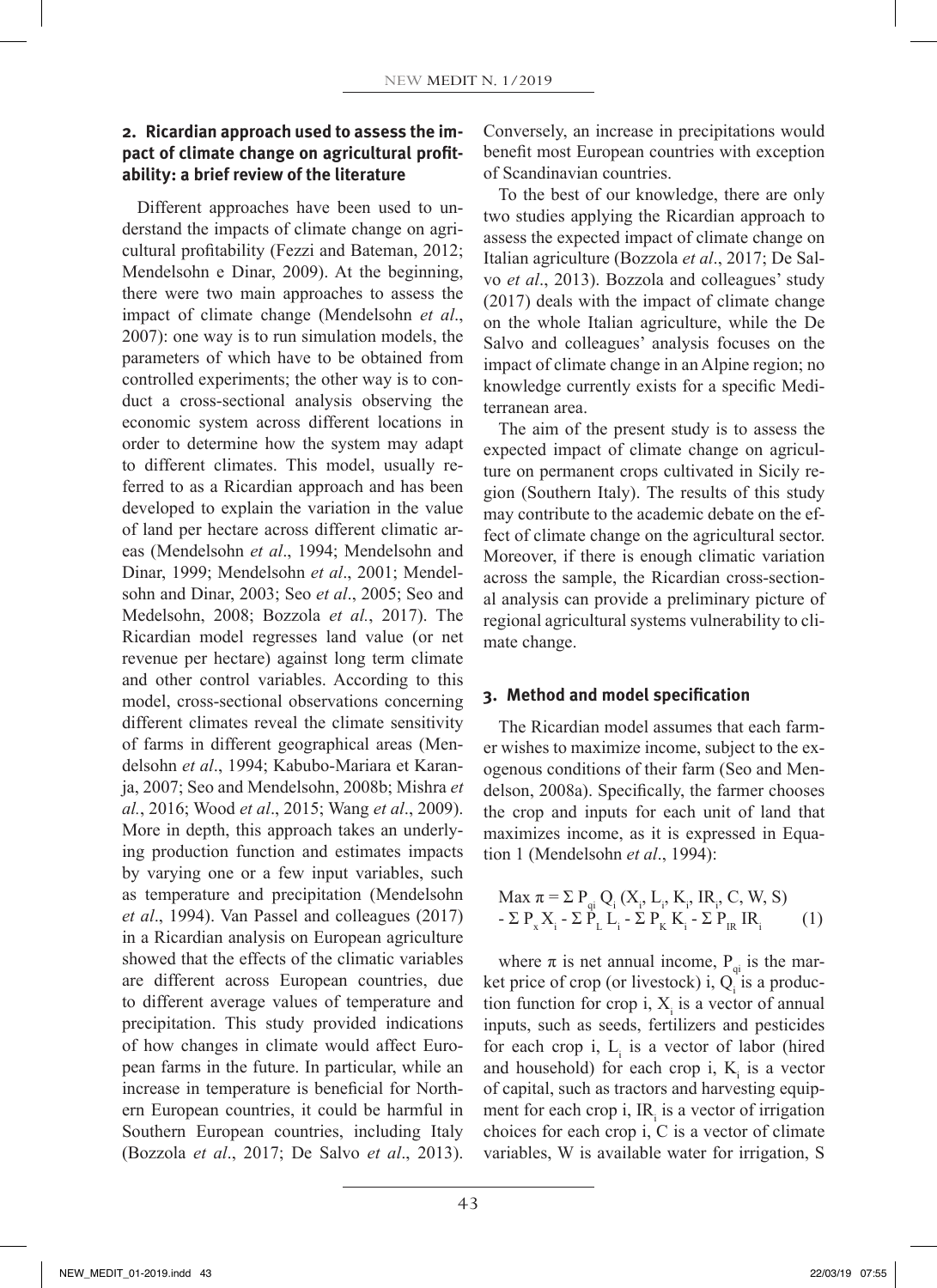is a vector of soil characteristics,  $P_x$  is a vector of prices for the annual inputs,  $P_{\text{L}}$  is a vector of prices for each type of labor,  $P_K$  is the rental price of capital, and  $P_{IR}$  is the annual cost of each type of irrigation system.

If the farmer chooses the crop or livestock that provides the highest net income and chooses each endogenous input in order to maximize net income, the resulting chosen net income will be a function of just the exogenous variables (Equation 2; Mendelsohn *et al*., 1994):

$$
\pi^* = f(P_q, C, W, S, P_x, P_L, P_K, P_{IR})
$$
 (2)

With perfect competition for land, free entry and exit will ensure that excess profits are driven to zero. Land rents will consequently be equal to net income per hectare (Ricardo, 1817; Mendelsohn *et al*., 1994). Land value will then reflect the present value of net revenue for each farm.

The Ricardian model regresses land value (or net revenue per hectare) against long term climate variables and other control variables. Then, projecting in the future the estimated relationship between economic performance and long run climate variables allows accounting for climate impact (De Salvo *et al*., 2013; Mendelson *et al.*, 1994). The choice of the dependent variable between land value per hectare and net revenue (NR) per hectare largely depends on data availability, although none of the two choices is free from defects (Mendelsohn and Dinar, 2009).

#### **3.1.** *Data collection*

Our analysis is based upon structural and economic data from 130 individual farms specialized in grapevine, citrus trees and olive trees growing in Sicily region, included in the Farm Accountancy Data Network (FADN)<sup>1</sup>, which are considered representative of Sicilian farms.

In this study, annual NR per hectare is used since it is easily calculable from FADN and it produces the best goodness of fit, as it is obtained from gross revenue minus explicit costs (i.e. miscellaneous farm expenses, etc.), with the exception of implicit costs associated to the resources owned by the farmer (i.e. farm capital and household members labour).

The formulation of the Ricardian model adapted to individual farms is:

$$
y_i = f(C_{ij'} K_{in}) + \varepsilon_i \tag{3}
$$

Where  $y_i$  is equal to annual NR per hectare of farm *i*,  $C_{ii}$  is a vector of the *j* long term climatic variables associated to each farm, and  $K_{in}$  is a vector of *n* farm variables that could explain farm profitability (control variables); while  $\varepsilon$ <sub>*i*</sub> is the error term.

As Mendelsohn and colleagues (2007) suggested, we combined more years of data in order to reflect more than a single year effect. Therefore, we extracted from the FADN panel for Sicily the latest available data, including the year 2014 and 20152 , from which we calculated the average values for all variables utilized for the estimation.

Although most Ricardian model applications use seasonal climate variables (Van Passel *et al*., 2017; Mendelsohn and Dinar, 2009) since seasonal differences in temperature and precipitation have a significant impact on farmland productivity, the present study, similarly to other studies on small size areas (De Salvo *et al*., 2013; Fleischer *et al*., 2008), did not use seasonal data but average annual temperature and average monthly precipitations. Concerning the control variables, we tested the effect of several structural and strategic variables. Given the endogenous nature of irrigation, we modeled it by calculating the incidence of irrigated farmland on Utilized Agricultural Area (UAA) in order to

<sup>&</sup>lt;sup>1</sup> The Farm Accountancy Data Network (FADN) is a European system of sample surveys conducted every year to collect accountancy data from farms, with the aim of monitoring the income and business activities of EU agricultural holdings. Derived from national surveys, the FADN is the only source of microeconomic data based on harmonised bookkeeping principles. The methodology applied aims to provide representative data along three dimensions: region, economic size and type of farming.

<sup>&</sup>lt;sup>2</sup> In this study it was not possible to maximize NRs' time distance as in the previous years' data on NR of many farms were not available.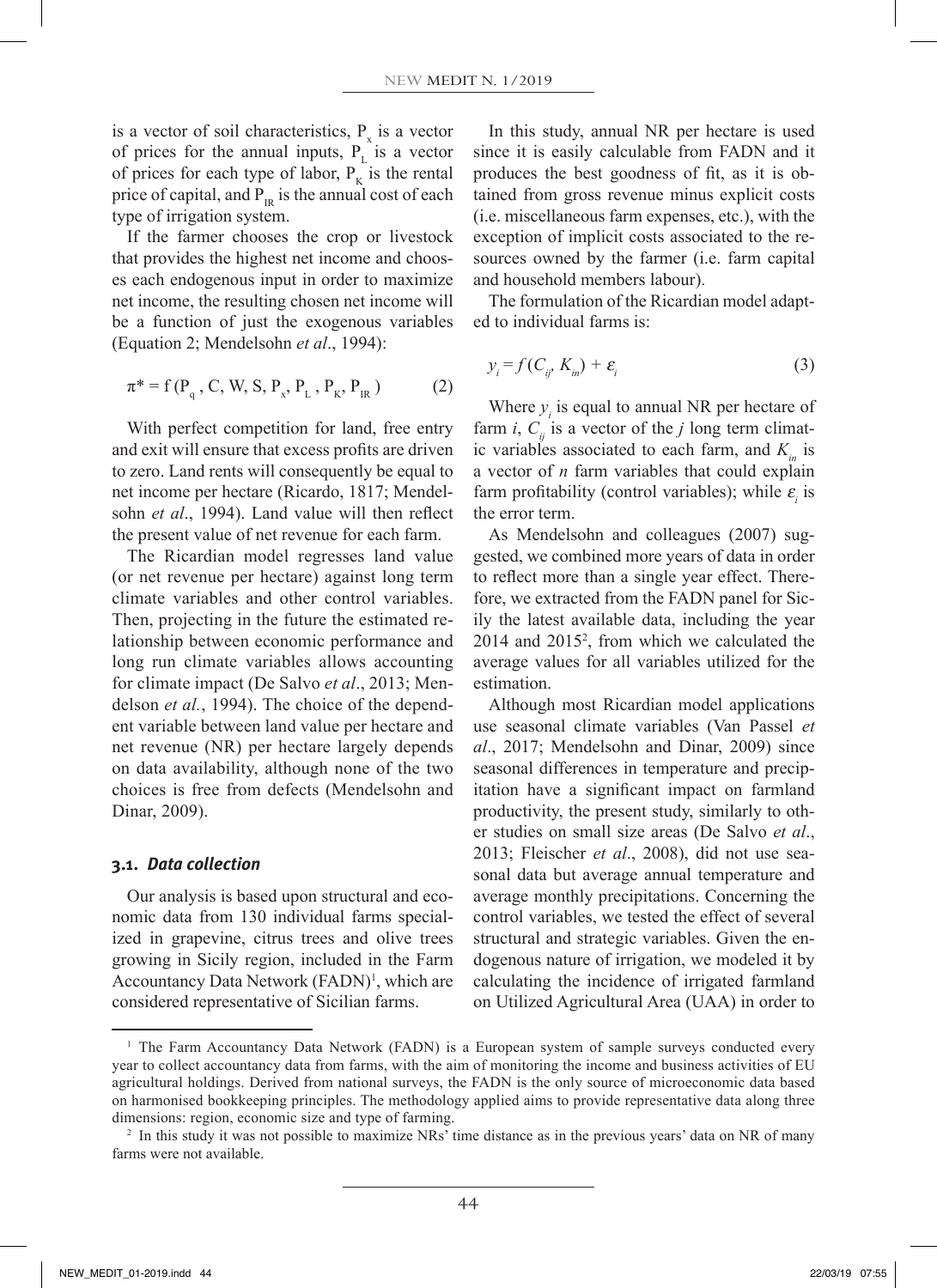| Variable                                                      | Mean     | Std. Dev. | Min      | Max           |
|---------------------------------------------------------------|----------|-----------|----------|---------------|
| Net revenue $(\epsilon$ /ha)                                  | 2,287.11 | 5,147.57  | 7.85     | 53,448.45     |
| Water requirements (olive tree=1; grapevine=2; citrus tree=3) | 2.18     | 0.68      |          | $\mathcal{E}$ |
| Legal form (organized=1; individual family farm=0)            | 0.14     | 0.35      | $\theta$ |               |
| Young entrepreneurs (yes= $1$ ; no=0)                         | 0.20     | 0.40      | $\Omega$ | 1             |
| UAA(ha)                                                       | 30.76    | 63.08     | 1.20     | 526.87        |
| Irrigated UAA (% UAA)                                         | 48.53    | 43.15     | $\Omega$ | 116.59        |
| Total horsepower (hp/ha)                                      | 135.20   | 186.74    | $\theta$ | 1,400.41      |
| Organic certification (yes= $1$ ; no=0)                       | 0.35     | 0.48      | $\Omega$ | 1             |
| Other certifications (yes=1; no=0)                            | 0.32     | 0.47      | $\theta$ | 1             |
| Farm land allotments (No.)                                    | 2.52     | 1.10      | 1        | 5             |
| Slope (basically flat=1; steep=0)                             | 0.56     | 0.50      | $\theta$ | 1             |
| Average annual temperature (1961-1990)                        | 17.14    | 1.36      | 13.70    | 19.00         |
| Average monthly precipitations (1961-1990)                    |          | 8.85      | 35.32    | 71.36         |
| Zone $[coastal=1; inland=0]$                                  | 0.58     | 0.49      | 0.00     | 1.00          |

Table 1 - List of variables implemented in the model.

*Source: Our elaboration on FADN and Ensembles EU project data.*

control its impacts on farm's income. Regarding the output (market price of crops) and input prices (e.g. fertilizer and pesticides) we assume firstly that in a small area such as Sicily, farmers share the same input and output prices and secondly that the effect of price is disaggregate. The UAA was considered as a proxy variable of farm physical size and was introduced in the model as a quadratic term as suggested by Mendelsohn and colleagues (2010). We could not use soil characteristics as a control variable because it was not easily available for each farm included in the sample. We introduced a new dummy variable which distinguished the sample of farms according to the zone where they are located: coastal vs. inland zones. This variable was however too strongly correlated with the temperature detected in the thermo-pluviometric stations located near the sample farms. We also considered the degree of land slope for each farm (basically flat vs. steep). Other control variables we added in the model concerned both the number of farm land allotments, which characterize the Sicilian farming system, and water requirements of crops grown on the farms; the latter categorized as olive trees  $= 1$ , grapevine  $= 2$ ,

and citrus trees  $= 3$ , ranked on the basis of crop water requirements. Total horsepower per hectare has been considered in this study as a proxy variable of mechanization degree. Similarly to De Salvo and colleagues (2013), we introduced a dummy variable which aims to identify young entrepreneurs (according to Italian law) as a proxy variable for farmer's age. Individual family farms have been distinguished from organized farms via a dummy variable. The availability of information on quality certifications adopted by the Sicilian farms of the FADN panel allowed us to test the effects of both organic certification and other certifications (e.g. PDO and PGI) on NR per hectare by using dummy variables. Moreover, climatic projections of Ensembles EU project (2009) were used, which provide the representation of climate in a 30-year period: 1961-1990 (the reference period) and 2021- 2050. The final list of the variables used in the model is shown in Table 1.

A quantile regression was implemented in order to study the impact of a set of variables (climatic variables and control variables) on the outcome variable, NR per hectare. This method provides a complete picture about the relation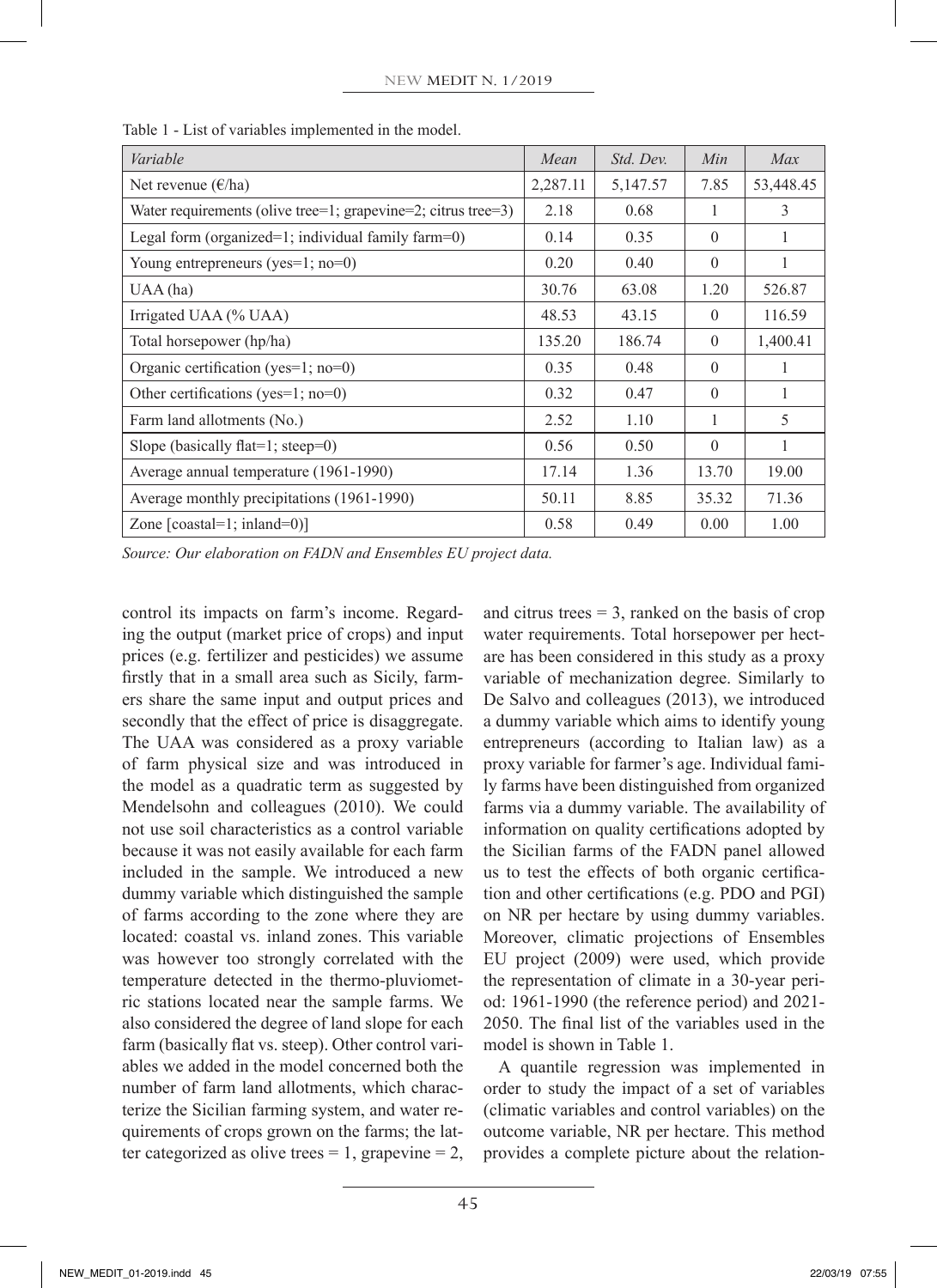ships between the outcome of *y* (NR/hectare) and the regressors  $x_i$  (climate variables and control variables) at different points in the conditional distribution of *y*. Moreover, quantile regression permits us to study the impact of such variables on both the location and scale parameters of the model, allowing a richer understanding of the data (Cameron and Trivedi, 2005).

In our case we ran a  $y_{0.50}$  regression, choosing the median as a statistical indicator of central tendency since a median regression is more robust to outliers than a mean regression. Finally, it does not need any assumption about the parametric distribution of regression errors, since median regression is a semiparametric approach.

#### **4. Results and Discussion**

The results obtained describe the effect of explanatory variables – climatic variables and control variables – on NR per hectare of the farms of Sicilian FADN panel (Table 2). Concerning regressors' signs and significance, the model shows that water requirements, young entrepreneur, squared UAA (UAA^2), organic certification and farmland slope are not significant. The coefficient of legal form is positive and statistically significant, showing that the organized form of entrepreneurship affects the annual NR per hectare.

As expected, also the incidence of irrigated UAA and total horsepower showed a significant and positive relationship with the dependent variable. Even the coefficient of farmland allotments is significant, although the sign of the coefficient shows a negative relationship with NR per hectare. This is a reasonable explanation, since the greater the number of farm land allotments, the higher production costs are likely to be. Looking at the quality strategies, having adopted a quality certification (e.g. DPO and PGI) is significant for the farms observed. Focusing on climatic variables, the results of the econometric model highlight that in the Sicilian farms the temperature has a negative relationship with the annual NR per hectare, while monthly precipitations show a positive relationship with higher NRs.

Turning now to the main aim of the present study, we evaluated the impact of predicted climate change scenario in the Mediterranean region on Sicilian farms' NR per hectare. Concerning the climatic projections for the current century, we used Ensembles EU project (2009),

| Dep. Var.: Net Revenue ( $\epsilon$ /ha)   | Coef.     | Std. Err. | $\bar{t}$ | P >  t | $195\%$ Conf. | Interval] |
|--------------------------------------------|-----------|-----------|-----------|--------|---------------|-----------|
| Water requirements                         | 341.98    | 173.49    | 1.97      | 0.117  | $-1.65$       | 685.61    |
| Legal form                                 | 418.47    | 302.77    | 1.38      | 0.042  | 98.21         | 738.72    |
| Young entrepreneur                         | $-26.81$  | 227.60    | $-0.12$   | 0.906  | $-477.59$     | 423.98    |
| $UAA^2$                                    | 0.00      | 0.00      | $-1.38$   | 0.171  | $-0.01$       | 0.00      |
| Irrigated UAA (% UAA)                      | 7.10      | 2.57      | 2.76      | 0.007  | 2.00          | 12.20     |
| Total horsepower (hp/ha)                   | 2.20      | 0.72      | 3.03      | 0.003  | 0.76          | 3.63      |
| Organic certification                      | 273.97    | 207.13    | 1.32      | 0.189  | $-136.29$     | 684.22    |
| Other certifications                       | 609.22    | 213.93    | 2.85      | 0.005  | 185.50        | 1032.95   |
| Farm land allotments (No.)                 | $-383.30$ | 95.39     | $-4.02$   | 0.000  | $-572.24$     | $-194.37$ |
| Slope                                      | $-77.70$  | 184.60    | $-0.42$   | 0.675  | $-443.32$     | 287.92    |
| Average annual temperature (1961-1990)     | $-193.61$ | 85.82     | $-2.14$   | 0.034  | $-353.59$     | $-13.63$  |
| Average monthly precipitations (1961-1990) | 91.82     | 1.03      | $-0.14$   | 0.048  | $-2.18$       | 185.82    |
| Constant                                   | 4123.49   | 1845.73   | 2.23      | 0.027  | 467.79        | 7779.19   |

Table 2 - Results of the Ricardian regression (median regression).

*Pseudo R2 = 0.20.*

*Source: Our elaboration using STATA 11 software.*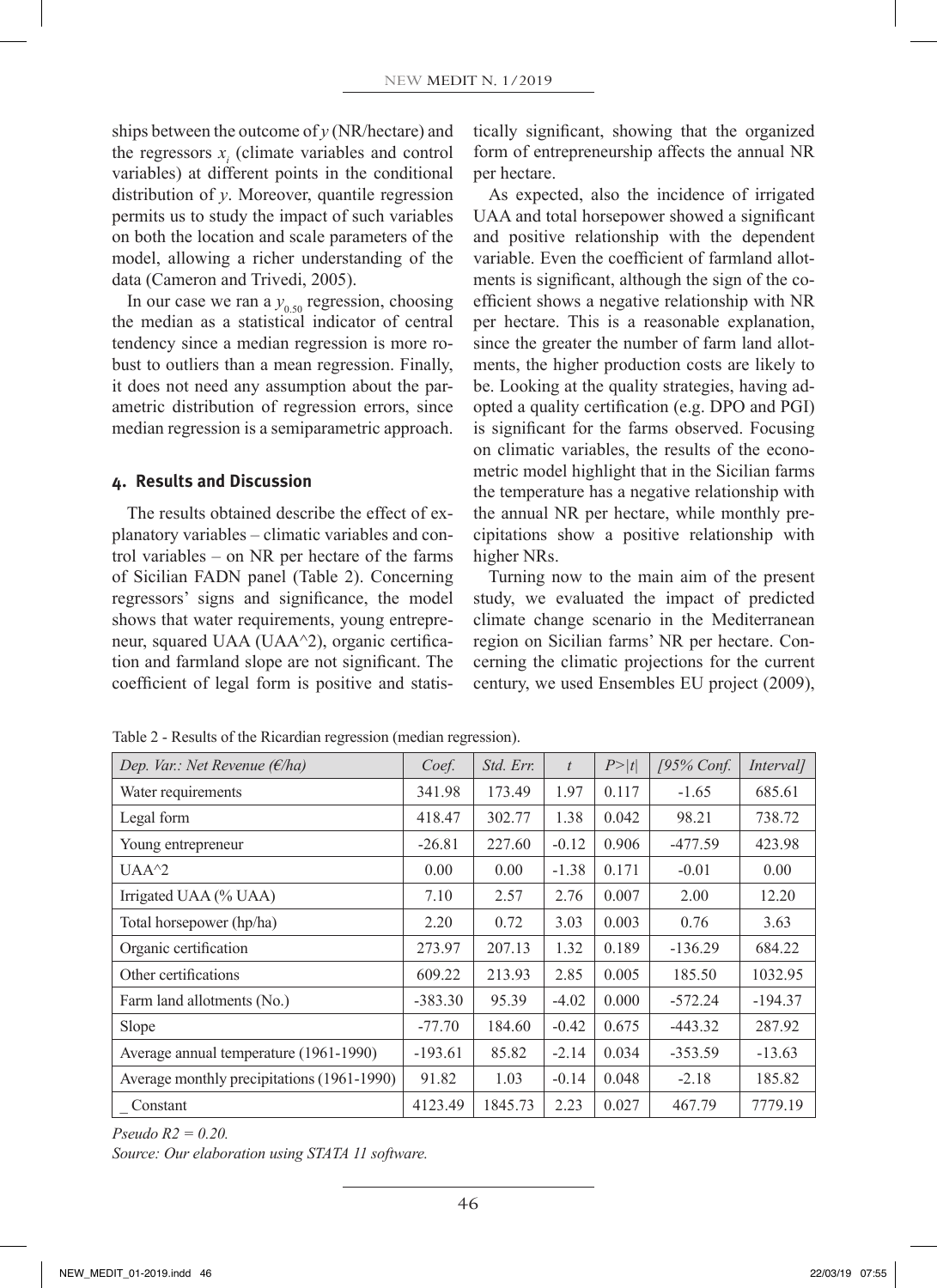|                     | Average annual<br>Temperature $(^{\circ}C)$ | Average monthly<br>precipitation (mm) | Average net<br>revenue $(E/ha)$ | Confidence<br>interval range |
|---------------------|---------------------------------------------|---------------------------------------|---------------------------------|------------------------------|
| A1: 1961-1990       | 17.14                                       | 50.11                                 | 2,287.11                        | $(-5,421.57; 9,826.97)$      |
| A2: 2021-2050       | 18.64                                       | 46.35                                 | 1,393.00                        | $(-5,946.39; 9,105.55)$      |
| $\Delta(A)=(A1-A2)$ | 1.50                                        | 3.76                                  | $-891.48$                       | $(-524.82; 721.42)$          |
| $\Delta\%$          | 8.75                                        | $-7.50$                               | $-38.98$                        | $(-9.67\% \div 7.34\%)$      |

Table 3 - Point and interval estimates of NR per hectare according to the two scenarios A1 and A2.

*Source: Our elaboration on FADN and Ensembles EU project data.*

which provides the representation of climate in a 30-year period: 1961-1990 (the reference period) and 2021-2050. According to the EU project Ensembles, in the period 2021-2050, the average increase in temperature in the Mediterranean region is roughly estimated at  $+1.5$ °C, with a peak in summer. Moreover, an average decrease of about 7.5% of the total annual precipitations amount is projected. By calculating the predicted NR per hectare for each observed farm in accordance with the variation of each climate variable and considering the control variables with at least 20% of statistical significance, we evaluated the expected relationship between NR per hectare and climatic variables (temperature and precipitations). The expected impact of climate change on farms profitability is shown in Table 3. More in depth, the period 1961-1990 represents the reference scenario (A1), while the future scenario (A2) is 2021-2050.

NR per hectare is forecast for each farm separately according to the two scenarios. Following average value and 95% confidence intervals are calculated on the predicted NR per hectare. The difference between NRs calculated on the reference scenario (A1) and those ones determined on the future scenario provides point and interval estimates of climate change impact. The median regression predicts a decrease of annual NR per hectare equal to 891.48€/ha for the whole sample, correspondent to a 39% loss. This result suggests that climate change is expected to reduce profitability in the Sicilian farms sample. This reduction is in line with what has been found in previous analyses on Italian regions and Africa, where an increase in temperature and a decrease in precipitation for 2021-2050 lead to a reduction in annual NR (De Salvo *et al*., 2013;

Kurukulasuriya and Mendelsohn, 2008). The main statistical measures for the two scenarios are reported in Table 4.

Focusing on the different NRs by crop grown in the Sicilian farms of the FADN panel, it emerges that crops respond to climatic variations in a different manner. In particular, as it is shown in Table 5, with an increase of 1.5°C of temperature and a decrease of precipitations of about 7.5%, the predicted average NR of olive trees is almost the same, but with an increase of more than 50% in the median value of NR. The scenario A2 is completely different for grapevine and citrus trees, where the average NRs collapse by 38% and 51% respectively, while looking at the median value, losses seem to be smaller, except for citrus tree where the predicted NR median reduction is 20%.

Olive tree's NR surprisingly maintains the ex-ante level, besides the median NR is far higher than the reference period. This result might be due to its lower water requirements and its resistance to critical environmental fac-

Table 4 - Statistical measures of NR per hectare for the two scenarios (values in euros).

| Scenario A1- NR per<br>hectare (1961-1990) |           | Scenario $A2 - NR$ per<br>hectare (2021-2050) |           |  |
|--------------------------------------------|-----------|-----------------------------------------------|-----------|--|
| Mean                                       | 2,287.11  | Mean                                          | 1,393.00  |  |
| Median                                     | 1,270.60  | Median                                        | 1,306.17  |  |
| Standard<br>deviation                      | 5,147.57  | Standard<br>deviation                         | 1,166.00  |  |
| Min                                        | 7.85      | Min                                           | $-988.62$ |  |
| Max                                        | 53.448.45 | Max                                           | 4,980.22  |  |

*Source: Our elaboration on FADN and Ensembles EU project data.*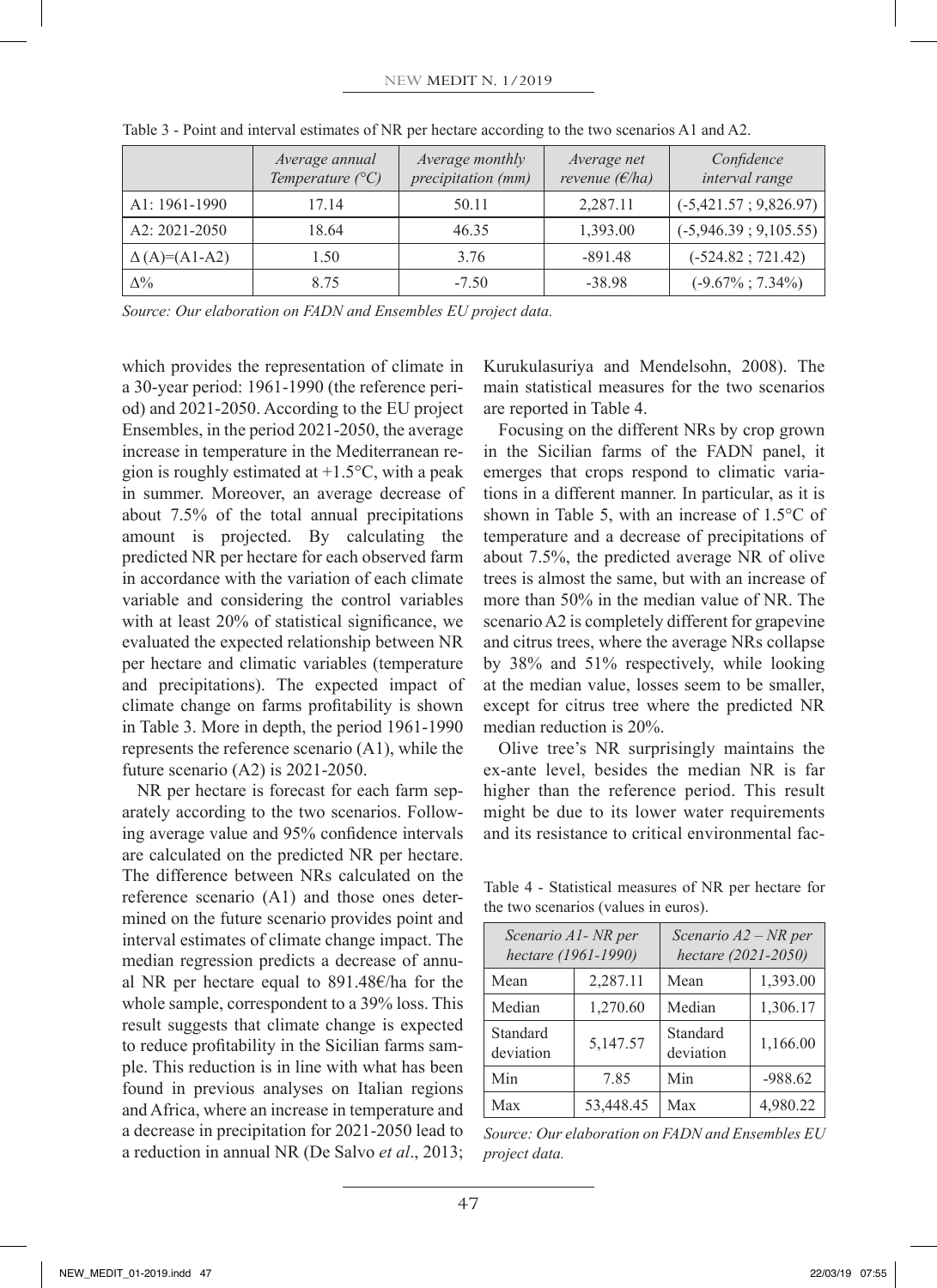| Scenario A1       |          |                   | Scenario A2 | $RN\%$ Var. |
|-------------------|----------|-------------------|-------------|-------------|
| <i>olive tree</i> | obs 21   | <i>olive tree</i> | obs 21      |             |
| Mean              | 1,710.42 | Mean              | 1,726.26    | 0.93        |
| Median            | 1,283.05 | Median            | 1,935.22    | 50.83       |
| grapevine         | obs 66   | grapevine         | obs 66      |             |
| Mean              | 1,761.40 | Mean              | 1,091.83    | $-38.01$    |
| Median            | 1,017.83 | Median            | 934.02      | $-8.23$     |
| citrus tree       | obs43    | citrus tree       | obs43       |             |
| Mean              | 3,375.65 | Mean              | 1,650.86    | $-51.09$    |
| Median            | 1,960.39 | Median            | 1,567.83    | $-20.02$    |

Table 5 - Results of NR per crop grown in the Sicilian farms of the FADN panel (values in euros).

*Source: Our elaboration on FADN and Ensembles EU project data.*

tors (Simeone *et al*., 2013; Fernàndez and Moreno, 2000). This implies that olive tree could be fully taken into account by Sicilian farmers in their future adaptation strategies, especially as a valid alternative to crops which exhibit a higher sensitivity to climate change, as in the case of citrus tree and grapevine. According to these results, at current conditions, climate change will affect the whole Sicilian farms system by producing a predicted overall loss in NR equal to more than 234 million euros in 2021- 2050 period. Therefore, effective adaptation strategies need to be fully taken into account by farmers to reduce climate change effects (Alrusheidat *et al*., 2016; Brance *et al*., 2015), and this could be carried out by implementing suitable EU measures which encourage farmers to adopt technological innovation, such as precision farming, allowing farmers greater precision in their daily activities but also helping improve the quality of weather forecasts, crop monitoring and predicting yields. With reference to our findings, if on one hand, similarly to De Salvo *et al*., (2013), the present study demonstrates that Ricardian approach may be suitable when applied to a small geographical area; on the other hand, from a statistical point of view the study presents, however, some limitations, mainly attributable to the large data variability, which in turn, may be influenced by the small size sample. This is particularly true for the sub-sample of olive tree farms that in our study is characterized by only 21 observations, which makes a generalisation of results very difficult.

# **5. Conclusions**

This is the first study which explores the impact of climate change on Sicily, a small Mediterranean region of Southern Europe. To understand the impact of climate change on permanent crops a Ricardian analysis was used. In particular, this approach takes an underlying production function and estimates impacts by varying one or a few input variables, such as temperature and precipitation. In order to test the relationship between the outcome variable, NR per hectare, and climatic variables, as well as control variables, a quantile regression was performed. Considering Ensembles' climate projections for 2021-2050 forecasting an increase in temperature of about 1.5°C and a decrease in precipitations of about 7.5%, median regression predicts an average reduction in annual NR per hectare of 891.48  $\epsilon$ / ha, corresponding to a 39% loss. However, it is worth noting that in our sample the cultivations respond in a different manner to projected climatic variations. In particular, citrus tree and grapevine showed strong reductions in annual NR, equal to 51% and 38% respectively.

This implies that climate change will strongly affect the economic sustainability of Sicilian farms. Currently, the EU policy offers support to farmers who find themselves in financial difficulties. For example, in September 2017, it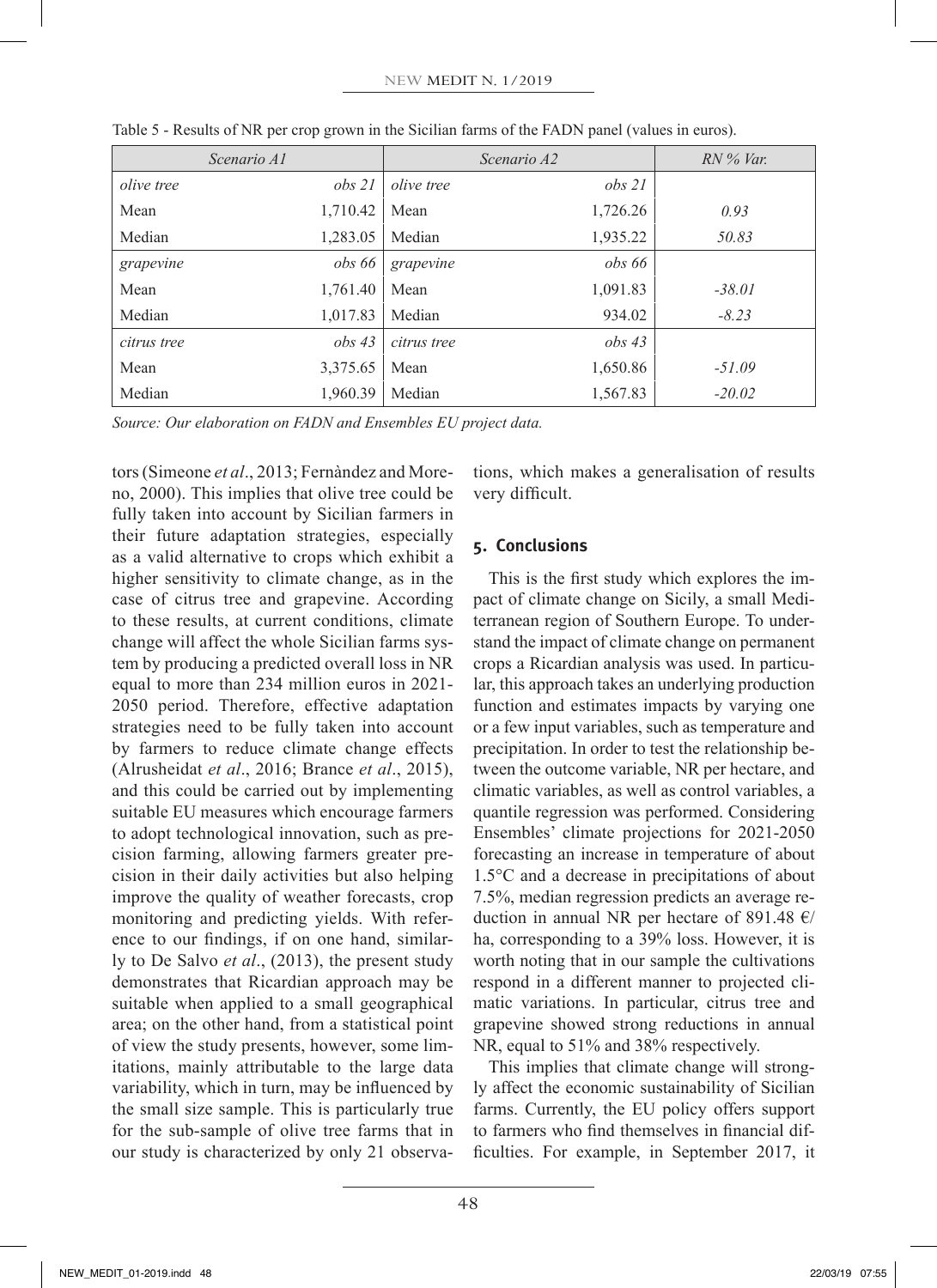allowed 15 member states to increase advance payments to farmers affected by difficult climatic conditions. This increase was aimed at direct payments and some rural development payments for farmers, increasing the amount that could be paid from 16 October 2017 from 50% to 70% of the total amount for direct payments and from 75% to 85% for rural development payments. In the future, this could affect the financial capability of EU, therefore effective adaptation strategies need to be early taken into account by Sicilian farms.

However, further research is needed, in order to overcome some intrinsic limits characterising the farm sample, which makes the inference of the above results to the overall population of Sicilian farms rather complicated.

Therefore, further analyses might include the selection of a larger sample, preferably through face-to-face interviews with farmers, from where to collect and process a larger amount of control data, concerning for example, farm georeferentiation. This might allow us to obtain more precise information about soil, orography and topography characteristics of farmland, with a consequent improvement in the overall quality of sample data.

Moreover, with an enlarged sample, seasonal climate data might be implemented to measure more in depth the climate sensitivity of Sicilian agricultural sector.

## *Acknowledgements*

The authors wish to thank Dr. Dario Macaluso from CREA Research Centre for Agricultural Policies and Bioeconomy who provided data from Sicilian farms of the FADN panel. Moreover, authors are grateful to the two anonymous Referees for their insightful and extremely helpful suggestions.

## **References**

Alrusheidat J., Hammour A. and Aljaafreh S., 2016. Climate change adaptation and technology transfer: the path to disaster risk reduction in the arid and semi-arid zones. The case of Jordan. *New Medit*,  $15(1)$ : 2-6.

- Bindi M. and Olesen J.E., 2011. The responses of agriculture in Europe to climate change. *Regional Environmental Change*, 11(Suppl. 1): 151-158. DOI 10.1007/s10113-010-0173-x.
- Bozzola M., Massetti E., Mendelsohn R.O. and Capitanio F., 2017. *A Ricardian analysis of the impact of climate change on Italian agriculture*, Fondazione ENI Enrico Mattei, Working paper No. 23: 1-47. https://papers.ssrn.com/sol3/papers.cfm?abstract\_ id=2983021. Accessed 30 October 2017.
- Branca G., Lipper L. and Sorrentino A., 2015. Cost-effectiveness of climate-related agricultural investments in developing countries: a case study. *New Medit*, 14(2): 4-12.
- Cameron A.C. and Trivedi P.K., 2005. *Microeconometrics: Methods and Applications*. New York: Cambridge University Press.
- Ciscar J.C., Iglesias A., Feyen L., Szabó L., Van Regemorter D., Amelung B., Nicholls R., Watkiss P., Christensen O.B., Dankers R., Garrote L., Goodess C.M., Hunt A., Moreno A., Richards J., and Soria A., 2011. Physical and economic consequences of climate change in Europe. *Proceedings of the National Academy of Sciences*, 108(7): 2678- 2683. DOI: http://www.pnas.org/cgi/doi/10.1073/ pnas.1011612108.
- De Salvo M., Raffaelli R. and Moser R., 2013. The impact of climate change on permanent crops in an Alpine region: A Ricardian analysis. *Agricultural Systems*, 118: 23-32. DOI: https://doi.org/10.1016/j. agsy.2013.02.005.
- Donatelli M., Srivastava A.K., Duveiller G. and Niemeyer S., 2012. Estimating impact assessment and adaptation strategies under climate change scenarios for crops at EU27 scale. Interntional Congress Environmental Modelling and Software. http://scholarsarchive.byu.edu/cgi/viewcontent. cgi?article=2018&context=iemssconference. Accessed 31 October 2017.
- Fernández J.E. and Moreno F., 2000. Water use by the olive tree. *Journal of crop production*, 2(2): 101-162. DOI: http://dx.doi.org/10.1300/ J144v02n02\_05.
- Ferrara R.M., Trevisiol P., Acutis M., Rana G., Richter G.M. and Baggaley N., 2010. Topographic impacts on wheat yields under climate change: two contrasted case studies in Europe. *Theoretical and Applied Climatology*, 99(1-2): 53-65. DOI 10.1007/ s00704-009-0126-9.
- Fezzi C. and Bateman I., 2012. *Non-linear effects and aggregation bias in Ricardian models of climate change* (No. 2012-02). CSERGE working paper. Available at https://www.econstor.eu/bit-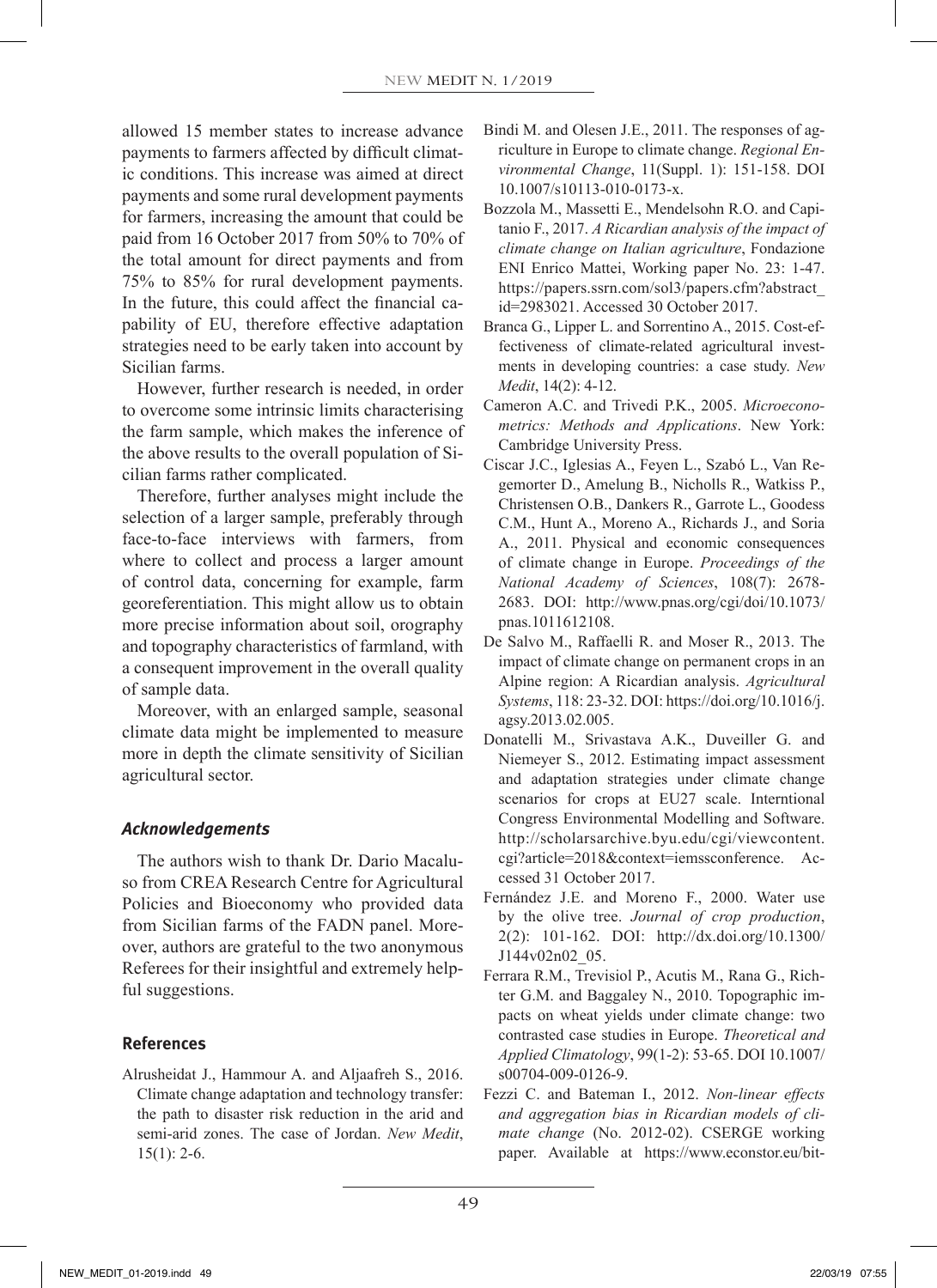stream/10419/121953/1/717559130.pdf. Accessed 25 October 2017.

- Fleischer A., Lichtman I. and Mendelsohn R., 2008. Climate change, irrigation, and Israeli agriculture: Will warming be harmful? *Ecological economics*, 65(3): 508-515. DOI: https://doi.org/10.1016/j. ecolecon.2007.07.014.
- Giorgi F., 2006. Climate change hot-spots. *Geophysical research letters*, 33(8): 1-4. DOI: 10.1029/2006GL025734.
- Giorgi F. and Lionello P., 2008. Climate change projections for the Mediterranean region. *Global and planetary change*, 63(2): 90-104. DOI: https://doi. org/10.1016/j.gloplacha.2007.09.005.
- Gupta J., 2012. *The global governance of climate change, forest, water, and food: normative challenges.* In Potthast T. and Meisch S. (eds): *Climate change and Sustainable development. Ethical perspectives on land use and food production.* Eur-SAFE 2012. Wageningen Academic Publishers, Holland: 29-34. DOI: https://doi.org/10.3920/978- 90-8686-753-0\_2.
- Iglesias A., Quiroga S., Moneo M. and Garrote L., 2012. From climate change impacts to the development of adaptation strategies: challenges for agriculture in Europe. *Climatic Change*, 112(1): 143- 168. DOI: 10.1007/s10584-011-0344-x.
- IPCC, 2014. *Climate Change 2014: Impacts, Adaptation, and Vulnerability.* Part B: Regional Aspects*. Contribution of Working Group II to the Fifth Assessment Report of the Intergovernmental Panel on Climate Change* [Barros V.R., Field C.B., Dokken D.J., Mastrandrea M.D., Mach K.J., Bilir T.E., Chatterjee M., Ebi K.L., Estrada Y.O., Genova R.C., Girma B., Kissel E.S., Levy A.N., MacCracken S., Mastrandrea P.R. and White L.L. (eds)]. Cambridge (UK) and New York (US): Cambridge University Press: 1267-1326. http://www.ipcc.ch/pdf/assessment-report/ar5/wg2/WGIIAR5-PartB\_FINAL. pdf. Accessed 23 September 2017.
- Lanfranchi M. and Giannetto C., 2018. A feasibility study for a project of alternative energy production in an agritourism business in Sicily. *International Journal of Environmental Studies*, 75(2): 334-342.
- Lionello P., Malanotte-Rizzoli P., Boscolo R., Alpert P., Artale V., Li L., Luterbacher J., May W., Trigo R., Tsimplis M., Ulbrich U. and Xoplaki E., 2006. The Mediterranean climate: an overview of the main characteristics and issues. *Developments in Earth and Environmental Sciences*, 4: 1-26. DOI: 10.1016/S1571-9197(06)80003-0.
- Luterbacher J., Xoplaki E., Casty C., Wanner H., Pauling A., Küttel M., Rutishauser T., Brönnimann

S., Fischer E., Fleitmann D., Gonzalez-Rouco F.J., García-Herrera R., Barriendos M., Rodrigo F., Gonzalez-Hidalgo J.C., Saz M.A., Gimeno L., Ribera P., Brunet M., Paeth H., Rimbu N., Felis T., Jacobeit J., Dünkeloh A., Zorita E., Guiot J., Türkes M., Alcoforado M.J., Trigo R., Wheeler D., Tett S., Mann M.E., Touchan R., Shindell D.T., Silenzi S., Montagna P., Camuffo D., Mariotti A., Nanni T., Brunetti M., Maugeri M., Zerefos C., DeZolt S., Lionello P., Nunes M.F., Rath V., Beltrami H., Garnier E. and Roy Ladurie E.L., 2006. Mediterranean climate variability over the last centuries: a review. *Developments in Earth and environmental Sciences*, 4: 27-148. DOI: https://doi.org/10.1016/S1571- 9197(06)80004-2.

- Kabubo-Mariara J. and Karanja F.K., 2007. The economic impact of climate change on Kenyan crop agriculture: A Ricardian approach. *Global and planetary change*, 57(3): 319-330. DOI: https://doi. org/10.1016/j.gloplacha.2007.01.002.
- Kurukulasuriya P. and Mendelsohn R., 2008. A Ricardian analysis of the impact of climate change on African cropland. *African Journal of Agricultural and Resource Economics*, 2(1): 1-23*. http://www. afjare.org/vol-2-no-1.php.* Accessed 26 September 2017.
- Mendelsohn R., Arellano-Gonzalez J. and Christensen P., 2010. A Ricardian analysis of Mexican farms. *Environment and Development Economics*, 15(2): 153-171. DOI: https://doi.org/10.1017/ S1355770X09990143.
- Mendelsohn R., Basist A., Dinar A., Kurukulasuriya P. and Williams C., 2007. What explains agricultural performance: climate normals or climate variance? *Climatic Change*, 81(1): 85-99. DOI: https:// doi.org/10.1596/1813-9450-3350.
- Mendelsohn R. and Dinar A., 1999. Climate change, agriculture, and developing countries: does adaptation matter? *The World Bank Research Observer*, 14(2): 277-293. DOI: https://doi.org/10.1093/ wbro/14.2.277.
- Mendelsohn R., Dinar A., 2003. Climate, water, and agriculture. *Land Economics*, 79: 328-341. DOI: 10.3368/le.79.3.328.
- Mendelsohn R., Dinar A., 2009. Land use and climate change interactions. *Annu. Rev. Resour. Econ.*, 1(1): 309-332. DOI: https://doi.org/10.1146/annurev.resource.050708.144246.
- Mendelsohn R., Dinar A. and Sanghi A., 2001. The effect of development on the climate sensitivity of agriculture. *Environment and Development Economics*, 6(1): 85-101. https://www.cambridge.org/core/ journals/environment-and-development-economics/